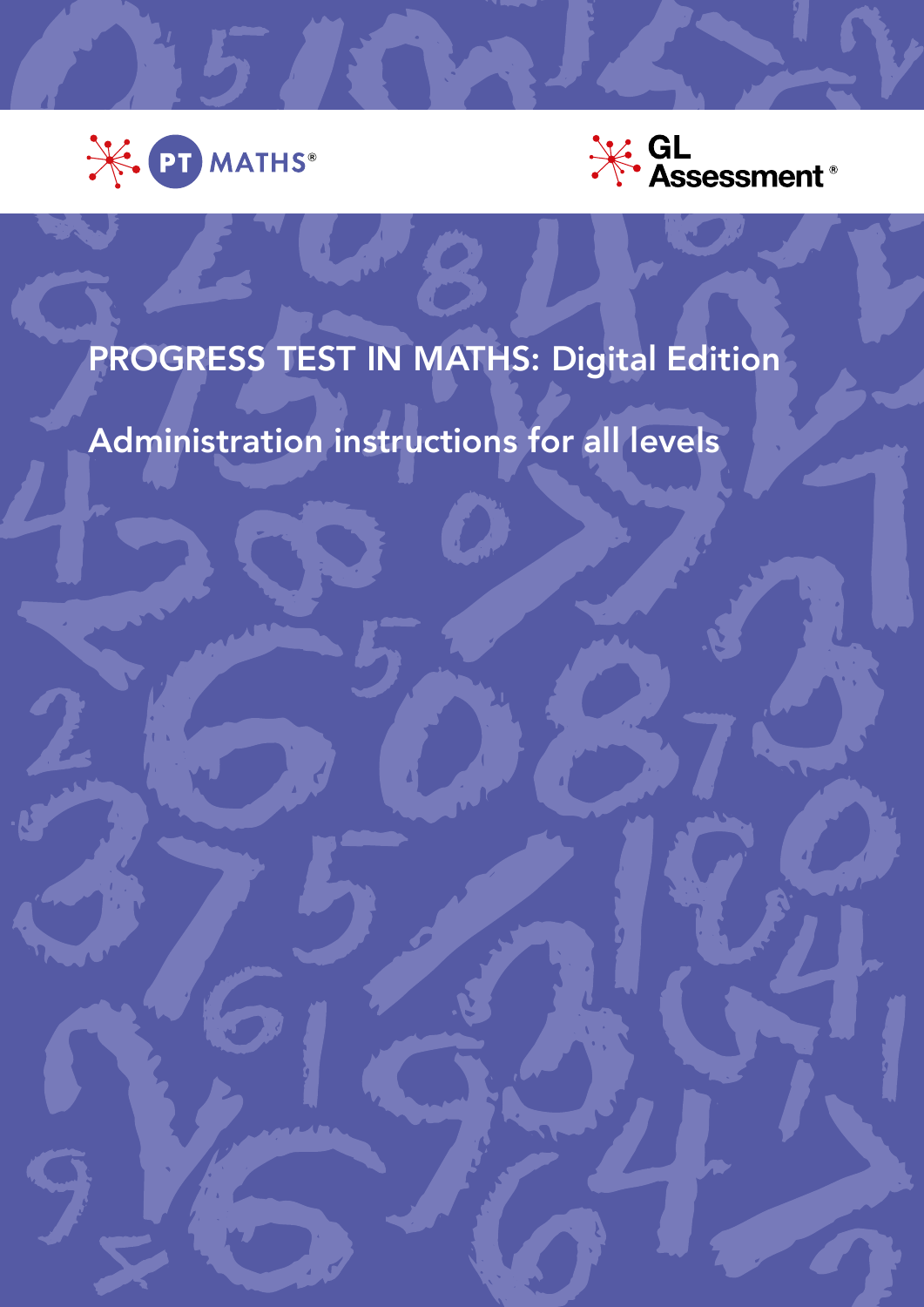

# Administration instructions for all levels

Please note: Each student will need a computer, a set of headphones and a mouse. All equipment needs to be in good working order.

## 1. Test preparation

## *1.1 Before the testing session*

It is strongly advised that you go to the Testwise website:

<https://support.gl-assessment.co.uk/testwise/gettingstarted>

### *1.2 Timing*

#### *PTM 7*

*Progress Test in Maths (PTM)* 7 has no time limit and students should be given as long as they need to complete it. We anticipate that most students will be able to demonstrate what they can do within 35 minutes.

#### *PTM 8-14*

PTM 8-14 are in two parts. The first part is a timed Mental Maths test and the second is a longer main test (Applying & Understanding Maths). It is important that students take both the Mental Maths and the main test, to give you a wider picture of their mathematical skills. Results will be based on combined scores for the Mental Maths and main test and reports will not be available until both sections have been completed.

- The Mental Maths test should take about 15 minutes to administer. In this test, each question is timed.
- The main Applying & Understanding Maths test has no time limit and students should be given as long as they need to complete it. We anticipate that most students will be able to demonstrate what they can do within 40-60 minutes.

You may wish to combine the Mental Maths and main test in one session, or you could split the tests across two days if you wish (although the two sections should be taken within a week). Decide in advance on a reasonable amount of working time for your group of students. You will need to allow some additional time for a short break between the Mental Maths and main test, where applicable, and for ensuring that the test conditions are suitable.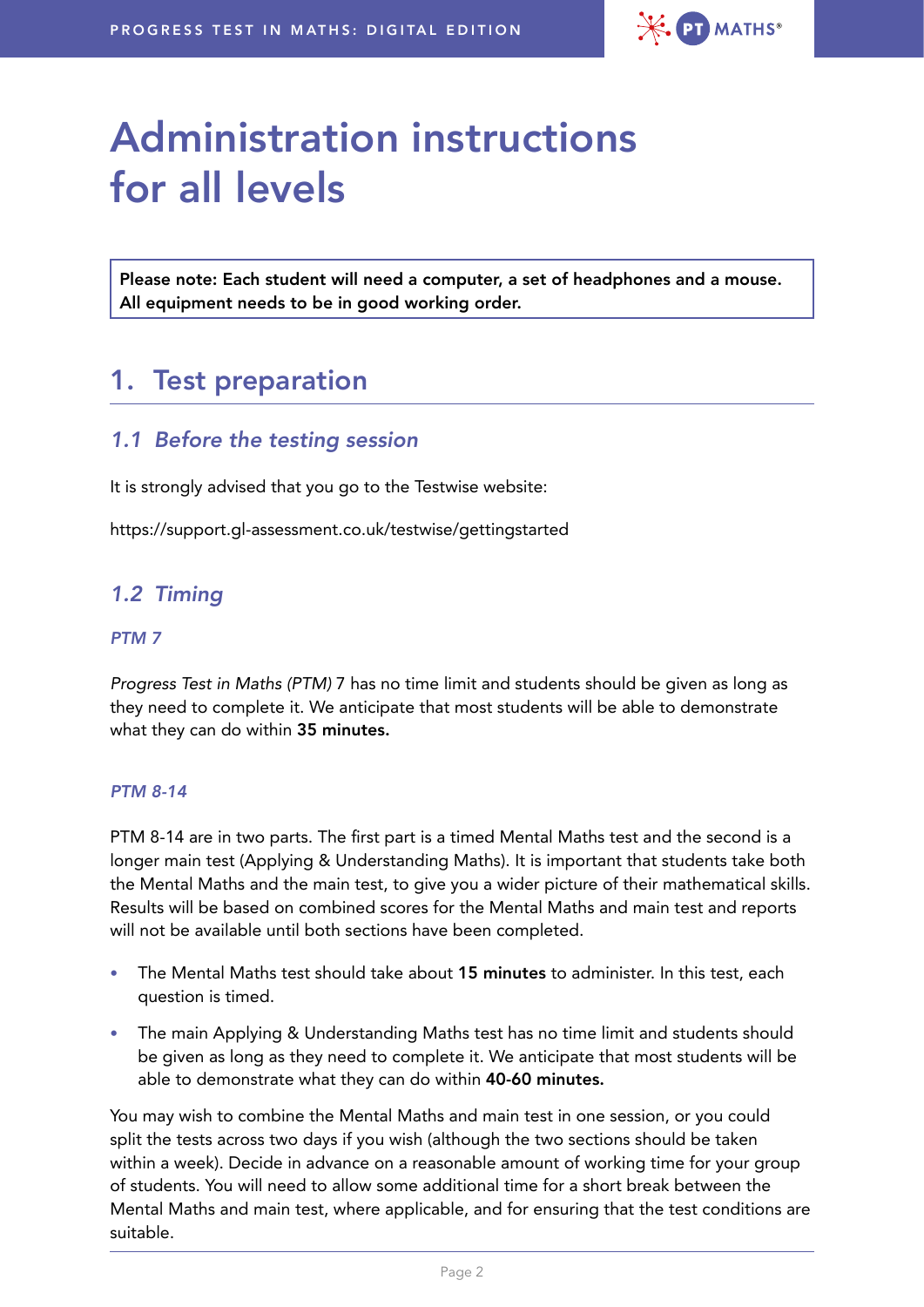

#### *PTM 15*

PTM 15 has no time limit and students should be given as long as they need to complete it. We anticipate that most students will be able to demonstrate what they can do within 60 minutes.

## *1.3 The test environment*

The test must be administered in a formal test environment with students made aware that they are taking a test and that the usual expectations of behaviour and constraints of a test session will be in place.

It is important that the teacher or invigilator is active in ensuring that students are working their way through the test with intent and that there is no talking or opportunity to copy from another's work.

Each student will need a computer, a set of headphones and a mouse. All equipment needs to be in good working order.

Each student should also be given a pencil and a sheet of rough paper to do any working out on. This should be handed back to the teacher at the end of the test and thrown away.

## *1.4 Checklist for testing*

#### Before the test session

- Carry out the Setup Check to ensure the smooth running of the test session.
- Allow enough time for the testing session or sessions, including settling time for the students. Decide which tests your students are completing during the session.
- Provide a computer, a set of headphones and a mouse, in good working order for each student. Calculators are NOT allowed. If students are allowed to use calculators, the system will make one available.
- Familiarise yourself with these administration instructions.

#### General arrangements for testing

- Be sure the testing room is comfortable.
- Place a 'Testing Do Not Disturb' sign on the door.
- Try to forestall any interruption of the testing session by visitors or announcements.
- You may want to set up the computers in advance if your students are young.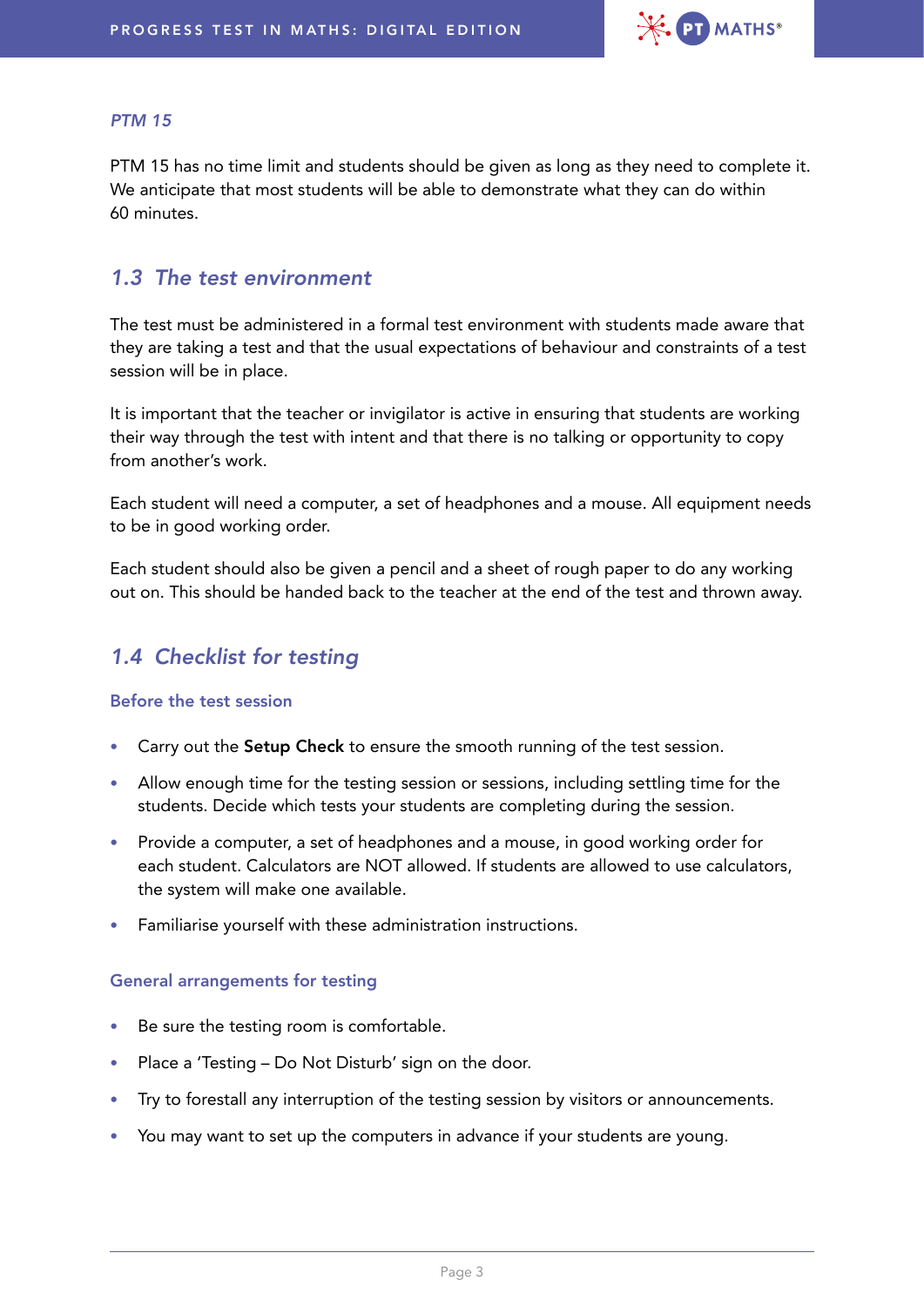

## *1.5 Pupils with special educational needs*

The administration of the test can be adapted for pupils with special educational needs or for whom English is an additional language. No assistance should be given with any mathematical content of the test, including explaining terms.\*

Please be advised that the Mental Maths section for levels 8-14 is timed.

## 2. The test session

### *2.1 Introducing PTM*

Please introduce the test in your own words. Something along the lines of the following should be sufficient:

 *'Today you are going to take a Maths test. All instructions are provided and you should read and listen to them carefully to make sure you understand what you have to do. There will be some example questions at the beginning, to show you how to answer different types of questions in the test. You can repeat these examples, if you need to.'*

Each part of the test has practice questions or examples. All directions, examples and practice items are part of the test and are delivered via the audio.

Students must work in silence but, if they have a query, they should raise their hand and wait for the teacher or invigilator to approach them. Answer any questions during the introductory practice questions, and explain that you cannot help with any of the test questions.

While the students are taking the test the teacher or invigilator should walk around to check that they are progressing appropriately, that they are not having difficulty with the methods of answering and, importantly with digital tests, that they have not rushed through any part of the test without attempting to answer some questions.

Remember there is no Mental Maths for *PTM* 7 or *PTM* 15 – only *PTM* 8-14.

## *2.2 Accessing PTM Digital Edition*

For information on Sittings visit:

<https://support.gl-assessment.co.uk/testwise/sittings>

<sup>\*</sup> Scores resulting from such non-standard administration of the test should be considered with caution. However, a standard administration will not give a meaningful result, if the student is unable to access the test effectively.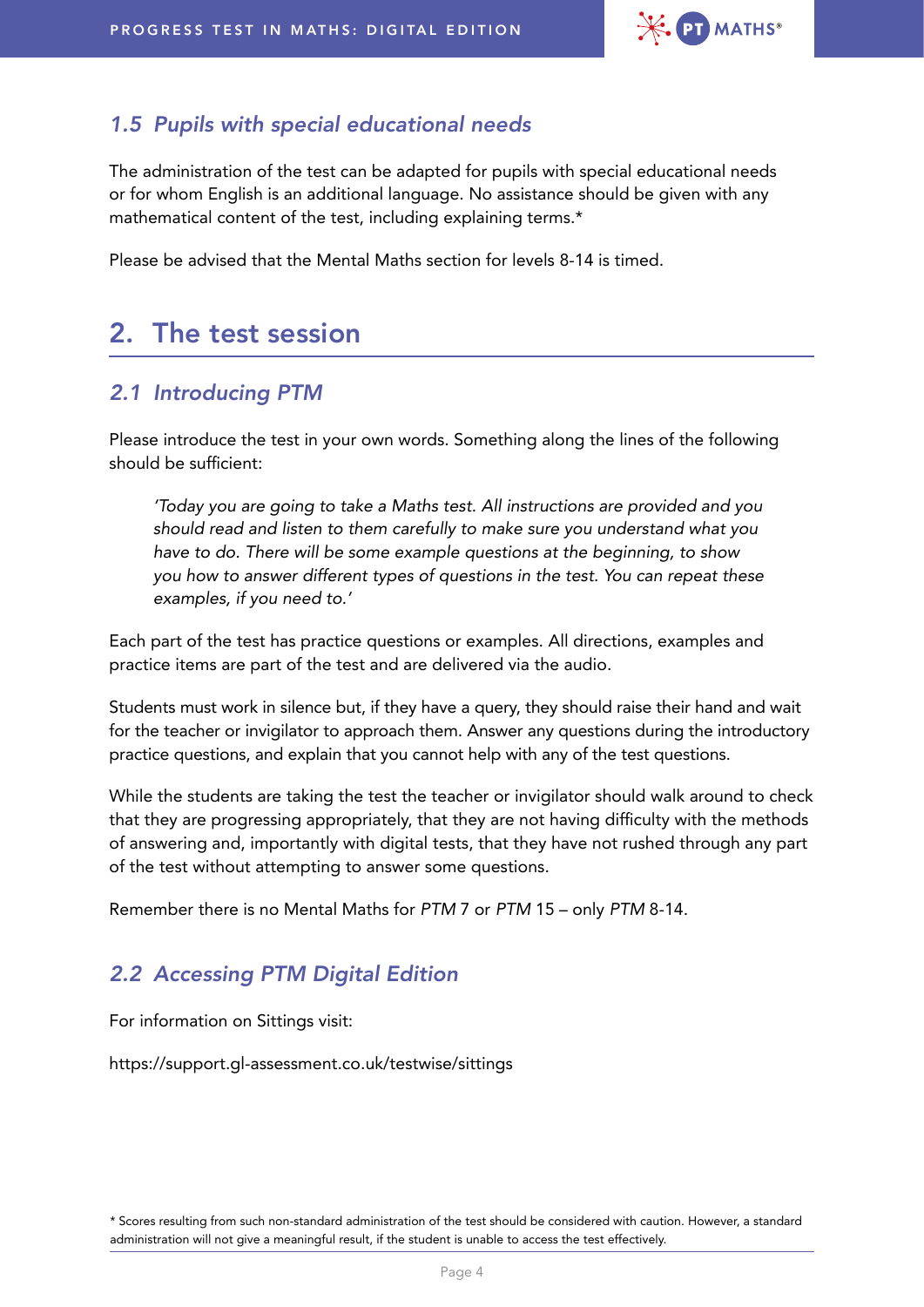

## *2.3 Practice questions*

At the beginning of the Mental Maths test there are some simple practice questions to show students how to answer the timed questions. Remember there is no Mental Maths for *PTM* 7 or *PTM* 15 – only *PTM* 8-14.

The Mental Maths questions are separated into three sections. Each section gives students either 5, 10 or 15 seconds to answer each question before the question is locked and the next one appears on screen. Some of the questions will have prompts while others will only have an answer box. Here is the first example:



At the beginning of the main test there is also a series of example questions to show students how to answer the different types of questions. Here is the first example question:

|                    | <b>PT</b> MATHS |
|--------------------|-----------------|
| Select the circle. |                 |
|                    |                 |
| $\mathbb{Q}$       |                 |
| <b>4 Back</b>      |                 |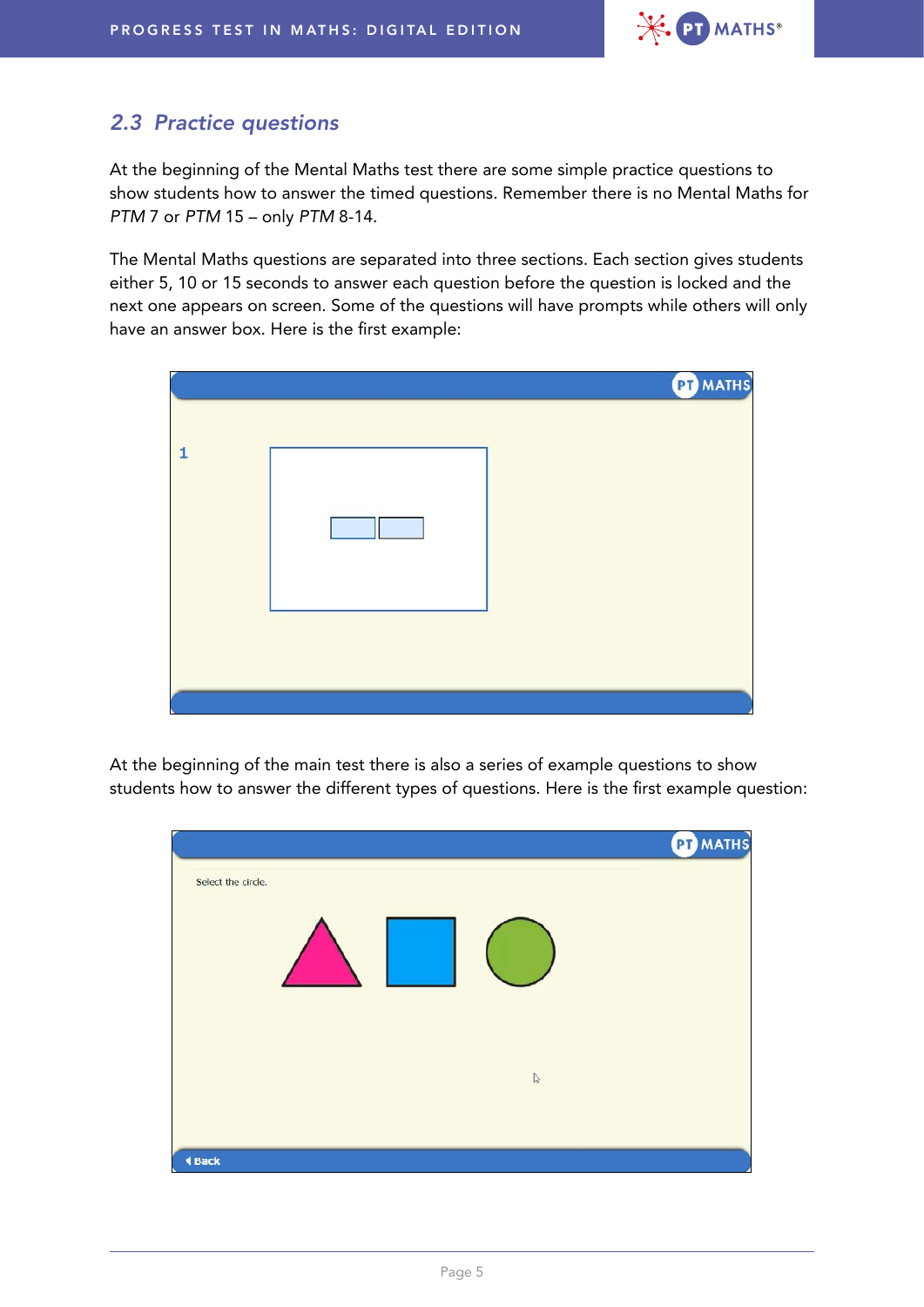

Students can work through the examples at their own pace and go back to see again what they need to do. If the students are young (for example those taking *PTM* 7 and *PTM* 8) you may want to oversee this part of the process.

Students use the NEXT and BACK buttons to navigate through the questions. The audio tells the students this but you may want to check as you invigilate that they understand how to do this.

## *2.4 Ending the test*

At the end of the test the following screen will appear:



Once students have ended the test, their results will be saved automatically.

Students must not try to exit the test or close the screen by clicking on the cross at the top right-hand corner as this will cause results to be lost.

For more supporting information, please visit [https://support.gl-assessment.co.uk/knowledge-base/assessments/ptm-support/.](https://support.gl-assessment.co.uk/knowledge-base/assessments/ptm-support/)

Thank you for choosing *PTM*.